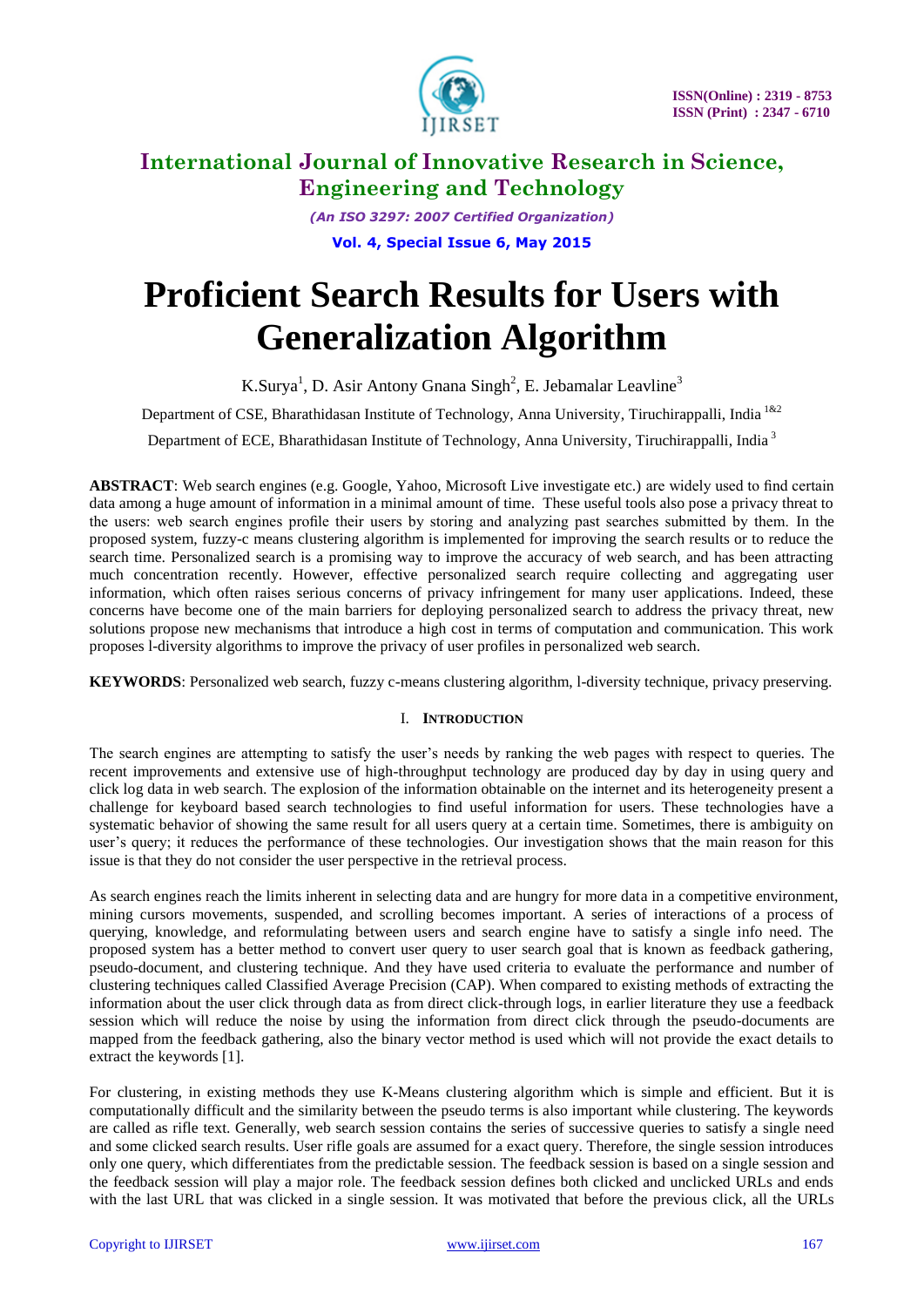

*(An ISO 3297: 2007 Certified Organization)*

## **Vol. 4, Special Issue 6, May 2015**

have been scanned and evaluated by users. Therefore, further the clicked URLs, the unclicked ones before the last click should be a part of the user feedbacks. For a query, users will usually have some unclear keywords representative their interests in their minds. They utilize these keywords to determine whether a document can satisfy their needs. However, while search texts can reflect user needs of information, they are underlying and not uttered explicitly. Therefore, the feedback session can be represented as pseudo-documents as substitutes to approximate rifle texts. pseudo-documents can be used to assume user rifle goals.

## II. **RELATED WORKS**

There are several earlier attempts on personalizing web search. One advance is to ask users to specify general interests. The user interests are then used to filter search results by checking content similarity between returned web pages and user interests [2]. X. Li et al. have proposed a semi-supervised learning approach with the use of click graphs to query set on classification. They aim at radically expanding the training data as an attempt to improve performance of classification. They serially performed graph-based learning and content-based learning in a unified framework. They completely investigate an orthogonal approach instead of enriching feature representation. Specifically, they assume class memberships of unlabeled queries from those of labeled ones according to their proximities in a click graph. In [3], authors presented a system to automatically build a hierarchical user profile using browsing history and standard emails. The profile represents the user's implicit personal safety. In this, general terms with superior frequency are at higher levels and exact terms with lower frequency are at lower levels. The user specify a threshold, which represents the least amount number of documents where a frequent term is required to occur. Next, a new partial profile is build using the threshold and the absolute profile, this limited profile has the maximum levels. The authors inhabited a search engine wrapper on the server side that incorporates the partial user profile with the results retrieved from the web search engine. This method was tested using the MSN search engine. Nevertheless, this solution does not prevent the search engine from building user's profiles because users submit their queries directly to the search engine [4].

Kim and Chan [5] also built user profiles from the equal source, however they use clustering to create a user interest steps. The collected Web pages are then assigned to the appropriate cluster. The fact that a user has visited a page is an indication of user interest in that page's content. Extending this idea, Chan describes a metric to estimate the level of user interest; for example the percentage of links visited on a page or URL presented in bookmarks.

According to Gruber [6], ontology is a specification of a conceptualization. Ontologies are capable of defining in dissimilar ways but they all represent taxonomy of concepts along with the relations between them. In the situation of the World Wide Web, ontologies are significant as they formally define terms shared between any type of agents without ambiguity, allowing in sequence to be processed automatically and accurately. OntoSeek [7] is an example of system based on ontologies. It utilizes the sources one by one such as product catalogs and yellow pages it applies conceptual graphs to represent both queries and resources.

To achieve effective personalization, profiles should decide between long-term and short-term interests and include a model of the user's context, i.e., the mission in which the client is currently engaged and the environment in which they are situated [8]. Several systems have attempted to provide personalized search that are tailored based upon user profiles that capture one or more of these aspects [9]. In this OBIWAN project [10], search results starting a conventional search engine are classified with respect to a reference ontology based upon the snippets shortening the retrieved papers are re-ranked based upon how well their concepts match those that appear highly weighted in the user profile.

Competitive Intelligence Spider and Meta Spider [11] are part of a client-based applications that collect and organize web documents on the user's machine. Spiders may group information directly from web sites or through search engines. Collected papers are then analyzed and noun phrases are extracted to create a personal dictionary for the user to guide future searches. The noun phrases are also used to organize the documents and a graphical map of the results is generated. Users can personalize the search plainly by selecting specific Web sites, the number of trap pages to collect, and the noun phrases used in the ultimate map of results.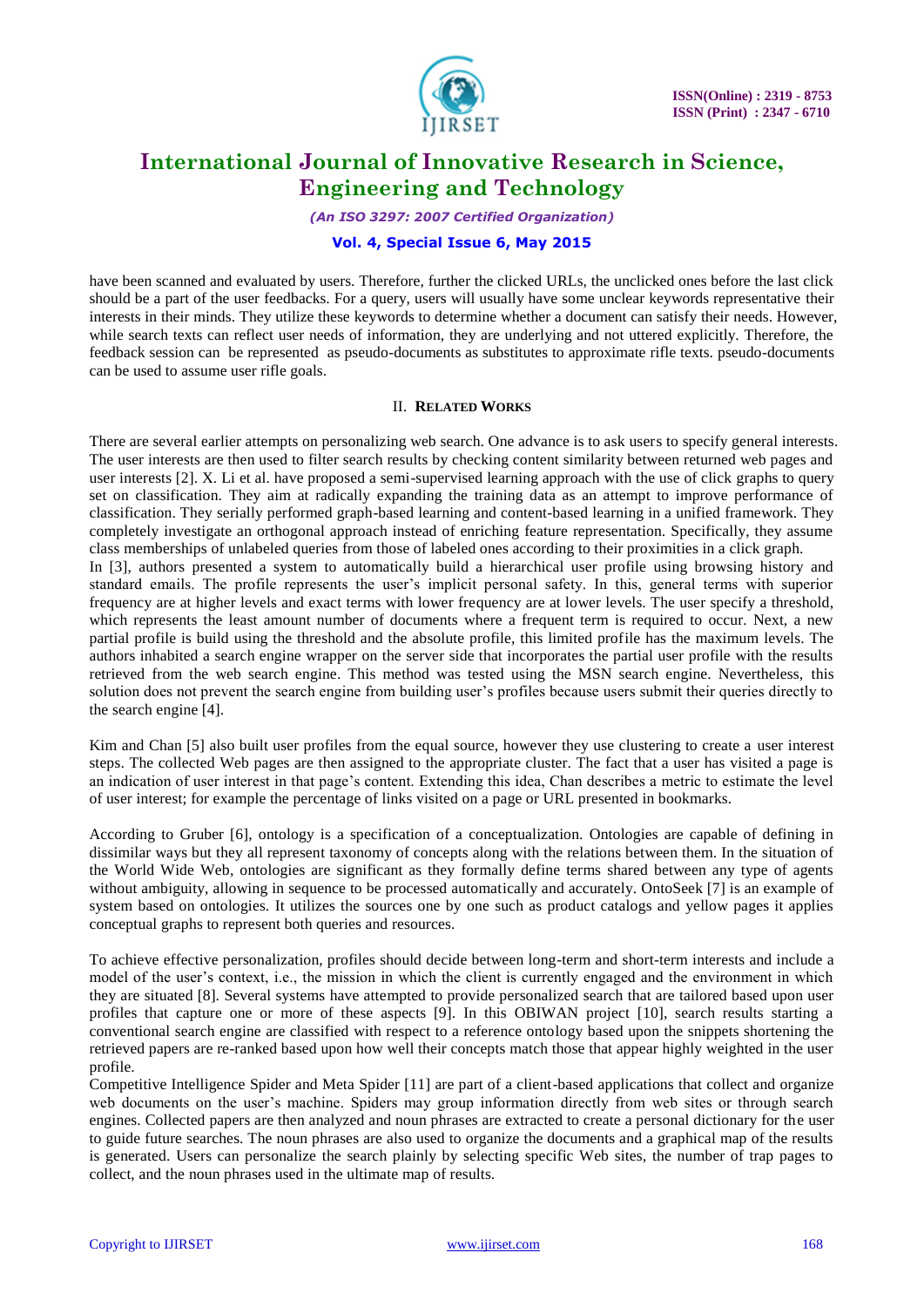

*(An ISO 3297: 2007 Certified Organization)*

## **Vol. 4, Special Issue 6, May 2015**

The Personal Search Assistant [12] [13] is an application in which a background process collects information on behalf of a user by submitting queries to various search engines. Results are stored on the local machine and are analyzed so that they can be organized conceptually. The user manually creates a conceptual database that is input to a personal agent responsible for building a user profile. The profile is used to filter the results of later searches.

Privacy concerns are natural and important especially on the internet. Some previous studies on private information retrieval (PIR) [14] [15] focus on the problem of allowing a consumer to retrieve information while keeping the query confidential. Instead, this study targets preserving privacy of the user profile, while still benefiting from selective permit to general information that the user agrees to discharge To our knowledge, this trouble has not been considered in the context of personalized search. One promising reason for this is that personal information, i.e. browsing describing and emails, is mostly shapeless data, for which privacy is difficult to measure and quantify. [3] proposed a privacy protection solution for personal web server (PWS) based on hierarchical outline. Using a user-testing access, a generalized outline is obtained in effect as a rooted subtree of the total profile. Seriously, this work does not concentrate on the query utility, which is dangerous for the examine quality of PWS.

The solutions in class two do not require third-party assistance or collaborations between social network entries. The users only convict themselves and cannot accept the exposure of their complete profiles an secrecy server. In [16], Krause and Horvitz employed statistical techniques to learn a probabilistic style, and then utilize this form to generate the near-optimal partial profile. One main constraint in this effort is that it builds the user profile as a finite set of attributes, and the probabilistic imitation is qualified through predefined frequent queries. These assumptions are discomfited in the context of PWS according to Xu et al. The authors also concluded that personalization significantly increased output quality for uncertain and semi-ambiguous queries, but for noticeable queries,one should prefer general web search. In [17], queries were divided and captivated to fresh queries and returning queries. The authors found that recent history tends to be much more useful than remote history especially for fresh queries while the complete history was helpful for improving the search accuracy of recurring queries. This also give us a sense that not all queries should be personalized in the same way [18]. These conclusions stirred our detailed analysis[19].

#### III. **PROPOSED METHOD**

Fig. 1 shows the architecture of the proposed system. First, dataset pre-processing takes place. In that, we have to select the dataset and eliminate the null values in the dataset. After the dataset has been pre-processed, user login process is carried out. Then, the user query is given to the search engine.



Fig.3.1: Architecture of the proposed system